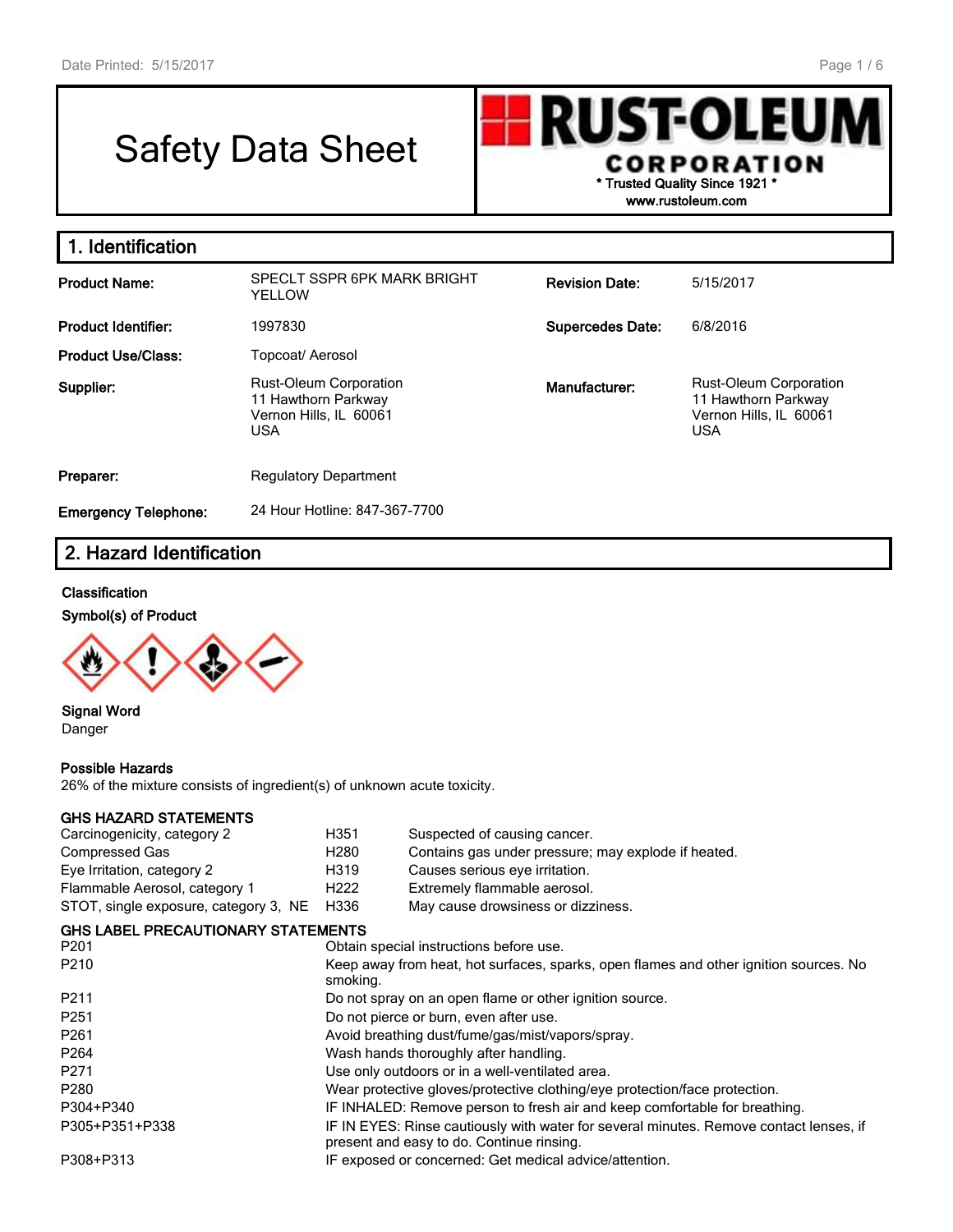| P312      | Call a POISON CENTER or doctor/physician if you feel unwell.                               |
|-----------|--------------------------------------------------------------------------------------------|
| P337+P313 | If eye irritation persists: Get medical advice/attention.                                  |
| P403+P233 | Store in a well-ventilated place. Keep container tightly closed.                           |
| P405      | Store locked up.                                                                           |
| P410+P403 | Protect from sunlight. Store in a well-ventilated place.                                   |
| P410+P412 | Protect from sunlight. Do no expose to temperatures exceeding 50°C/ 122°F.                 |
| P501      | Dispose of contents/container in accordance with local, regional and national regulations. |

# **3. Composition/Information On Ingredients**

## **HAZARDOUS SUBSTANCES**

| <b>Chemical Name</b>                   | CAS-No.        | <u>Wt.%</u><br>Range | <b>GHS Symbols</b>    | <b>GHS Statements</b> |
|----------------------------------------|----------------|----------------------|-----------------------|-----------------------|
| Acetone                                | $67 - 64 - 1$  | 25-50                | GHS02-GHS07           | H225-319-332-336      |
| Propane                                | 74-98-6        | $10 - 25$            | GHS04                 | H <sub>280</sub>      |
| Naphtha, Petroleum, Hydrotreated Light | 64742-49-0     | $10 - 25$            | GHS08                 | H304                  |
| n-Butane                               | 106-97-8       | $2.5 - 10$           | GHS04                 | H <sub>280</sub>      |
| Titanium Dioxide                       | 13463-67-7     | $2.5 - 10$           | Not Available         | Not Available         |
| Xylenes (o-, m-, p- isomers)           | 1330-20-7      | $2.5 - 10$           | GHS02-GHS07           | H226-315-319-332      |
| Talc (Hydrous Magnesium Silicate)      | 14807-96-6     | $2.5 - 10$           | Not Available         | Not Available         |
| n-Butyl Acetate                        | 123-86-4       | $2.5 - 10$           | GHS02-GHS07           | H226-336              |
| Dimethyl Carbonate                     | 616-38-6       | $1.0 - 2.5$          | GHS02                 | H <sub>225</sub>      |
| Ethylbenzene                           | $100 - 41 - 4$ | $0.1 - 1.0$          | GHS02-GHS07-<br>GHS08 | H225-304-332-351-373  |
| Ethylene Glycol Monobutyl Ether        | 111-76-2       | $0.1 - 1.0$          | GHS07                 | H302-312-315-319-332  |

## **4. First-aid Measures**

**FIRST AID - EYE CONTACT:** Immediately flush eyes with plenty of water for at least 15 minutes holding eyelids open. Get medical attention. Do NOT allow rubbing of eyes or keeping eyes closed.

**FIRST AID - SKIN CONTACT:** Wash skin with soap and water. Remove contaminated clothing. Get medical attention if irritation develops or persists.

**FIRST AID - INHALATION:** Remove to fresh air. If not breathing, give artificial respiration. If breathing is difficult, give oxygen. Get immediate medical attention. Do NOT use mouth-to-mouth resuscitation. If you experience difficulty in breathing, leave the area to obtain fresh air. If continued difficulty is experienced, get medical assistance immediately.

**FIRST AID - INGESTION:** Aspiration hazard: Do not induce vomiting or give anything by mouth because this material can enter the lungs and cause severe lung damage. Get immediate medical attention. If swallowed, get medical attention.

# **5. Fire-fighting Measures**

**EXTINGUISHING MEDIA:** Alcohol Film Forming Foam, Carbon Dioxide, Dry Chemical, Water Fog

**UNUSUAL FIRE AND EXPLOSION HAZARDS:** FLASH POINT IS LESS THAN 20°F. EXTREMELY FLAMMABLE LIQUID AND VAPOR!Water spray may be ineffective. Closed containers may explode when exposed to extreme heat due to buildup of steam. Closed containers may explode when exposed to extreme heat. Vapors may form explosive mixtures with air. Vapors can travel to a source of ignition and flash back. Keep containers tightly closed. Isolate from heat, electrical equipment, sparks and open flame. Perforation of the pressurized container may cause bursting of the can. No unusual fire or explosion hazards noted.

**SPECIAL FIREFIGHTING PROCEDURES:** Water may be used to cool closed containers to prevent pressure buildup and possible autoignition or explosion. Full protective equipment including self-contained breathing apparatus should be used. Evacuate area and fight fire from a safe distance. Use water spray to keep fire-exposed containers cool. Containers may explode when heated.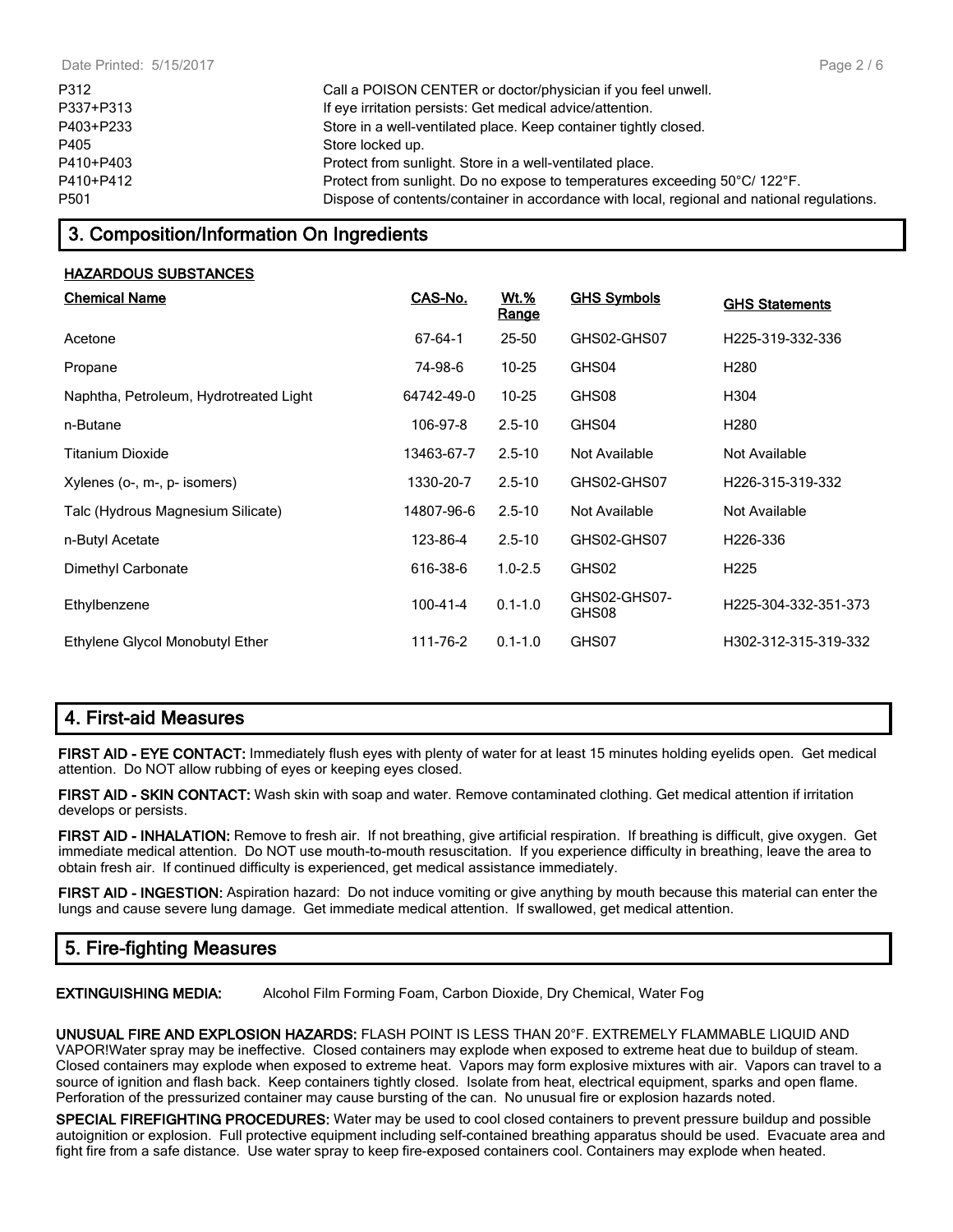## **6. Accidental Release Measures**

**STEPS TO BE TAKEN IF MATERIAL IS RELEASED OR SPILLED:** Contain spilled liquid with sand or earth. DO NOT use combustible materials such as sawdust. Isolate the hazard area and deny entry to unnecessary and unprotected personnel. Remove all sources of ignition, ventilate area and remove with inert absorbent and non-sparking tools. Dispose of according to local, state (provincial) and federal regulations. Do not incinerate closed containers. Ventilate area, isolate spilled material, and remove with inert absorbent. Dispose of contaminated absorbent, container, and unused contents in accordance with local, state, and federal regulations.

# **7. Handling and Storage**

**HANDLING:** Wash thoroughly after handling. Wash hands before eating. Remove contaminated clothing and launder before reuse. Use only in a well-ventilated area. Use only with adequate ventilation. Follow all MSDS/label precautions even after container is emptied because it may retain product residues. Avoid breathing fumes, vapors, or mist. Avoid contact with eyes, skin and clothing. **STORAGE:** Store in a dry, well ventilated place. Keep container tightly closed when not in use. Keep containers tightly closed. Isolate from heat, electrical equipment, sparks and open flame. Contents under pressure. Do not store above 120 ° F. Store large quantities in buildings designed and protected for storage of flammable aerosols. Keep away from heat, sparks, flame and sources of ignition. Contents under pressure. Do not expose to heat or store above 120 ° F. Avoid excess heat. Product should be stored in tightly sealed containers and protected from heat, moisture, and foreign materials.

## **8. Exposure Controls/Personal Protection**

| <b>Chemical Name</b>                             | CAS-No.        | Weight %<br>Less Than | <b>ACGIH TLV-</b><br><b>TWA</b> | <b>ACGIH TLV-</b><br><b>STEL</b> | <b>OSHA PEL-TWA</b> | <b>OSHA PEL-</b><br><b>CEILING</b> |
|--------------------------------------------------|----------------|-----------------------|---------------------------------|----------------------------------|---------------------|------------------------------------|
| Acetone                                          | 67-64-1        | 30.0                  | 250 ppm                         | 500 ppm                          | 1000 ppm            | N.E.                               |
| Propane                                          | 74-98-6        | 15.0                  | N.E.                            | N.E.                             | 1000 ppm            | N.E.                               |
| Naphtha, Petroleum,<br><b>Hydrotreated Light</b> | 64742-49-0     | 15.0                  | N.E.                            | N.E.                             | N.E.                | N.E.                               |
| n-Butane                                         | 106-97-8       | 10.0                  | N.E.                            | $1000$ ppm                       | N.E.                | N.E.                               |
| <b>Titanium Dioxide</b>                          | 13463-67-7     | 10.0                  | 10 $mq/m3$                      | N.E.                             | $15 \text{ mg/m}$   | N.E.                               |
| Xylenes (o-, m-, p- isomers)                     | 1330-20-7      | 5.0                   | $100$ ppm                       | $150$ ppm                        | $100$ ppm           | N.E.                               |
| Talc (Hydrous Magnesium<br>Silicate)             | 14807-96-6     | 5.0                   | $2 \text{ mg/m}$                | N.E.                             | N.E.                | N.E.                               |
| n-Butyl Acetate                                  | 123-86-4       | 5.0                   | 50 ppm                          | $150$ ppm                        | $150$ ppm           | N.E.                               |
| Dimethyl Carbonate                               | 616-38-6       | 5.0                   | N.E.                            | N.E.                             | N.E.                | N.E.                               |
| Ethylbenzene                                     | $100 - 41 - 4$ | 1.0                   | 20 ppm                          | N.E.                             | $100$ ppm           | N.E.                               |
| Ethylene Glycol Monobutyl<br>Ether               | 111-76-2       | 1.0                   | 20 ppm                          | N.E.                             | 50 ppm              | N.E.                               |

## **PERSONAL PROTECTION**

**ENGINEERING CONTROLS:** Use process enclosures, local exhaust ventilation, or other engineering controls to control airborne levels below recommended exposure limits. Use explosion-proof ventilation equipment. Provide general dilution of local exhaust ventilation in volume and pattern to keep TLV of hazardous ingredients below acceptable limits. Prevent build-up of vapors by opening all doors and windows to achieve cross-ventilation.

**RESPIRATORY PROTECTION:** A respiratory protection program that meets OSHA 1910.134 and ANSI Z88.2 requirements must be followed whenever workplace conditions warrant a respirator's use. A NIOSH/MSHA approved air purifying respirator with organic vapor cartridge or canister may be permissible under certain circumstances where airborne concentrations are expected to exceed exposure limits.

**SKIN PROTECTION:** Use gloves to prevent prolonged skin contact. Use impervious gloves to prevent skin contact and absorption of this material through the skin. Nitrile or Neoprene gloves may afford adequate skin protection.

**EYE PROTECTION:** Use safety eyewear designed to protect against splash of liquids.

**OTHER PROTECTIVE EQUIPMENT:** Refer to safety supervisor or industrial hygienist for further guidance regarding types of personal protective equipment and their applications. Refer to safety supervisor or industrial hygienist for further information regarding personal protective equipment and its application.

**HYGIENIC PRACTICES:** Wash thoroughly with soap and water before eating, drinking or smoking. Remove contaminated clothing immediately and launder before reuse.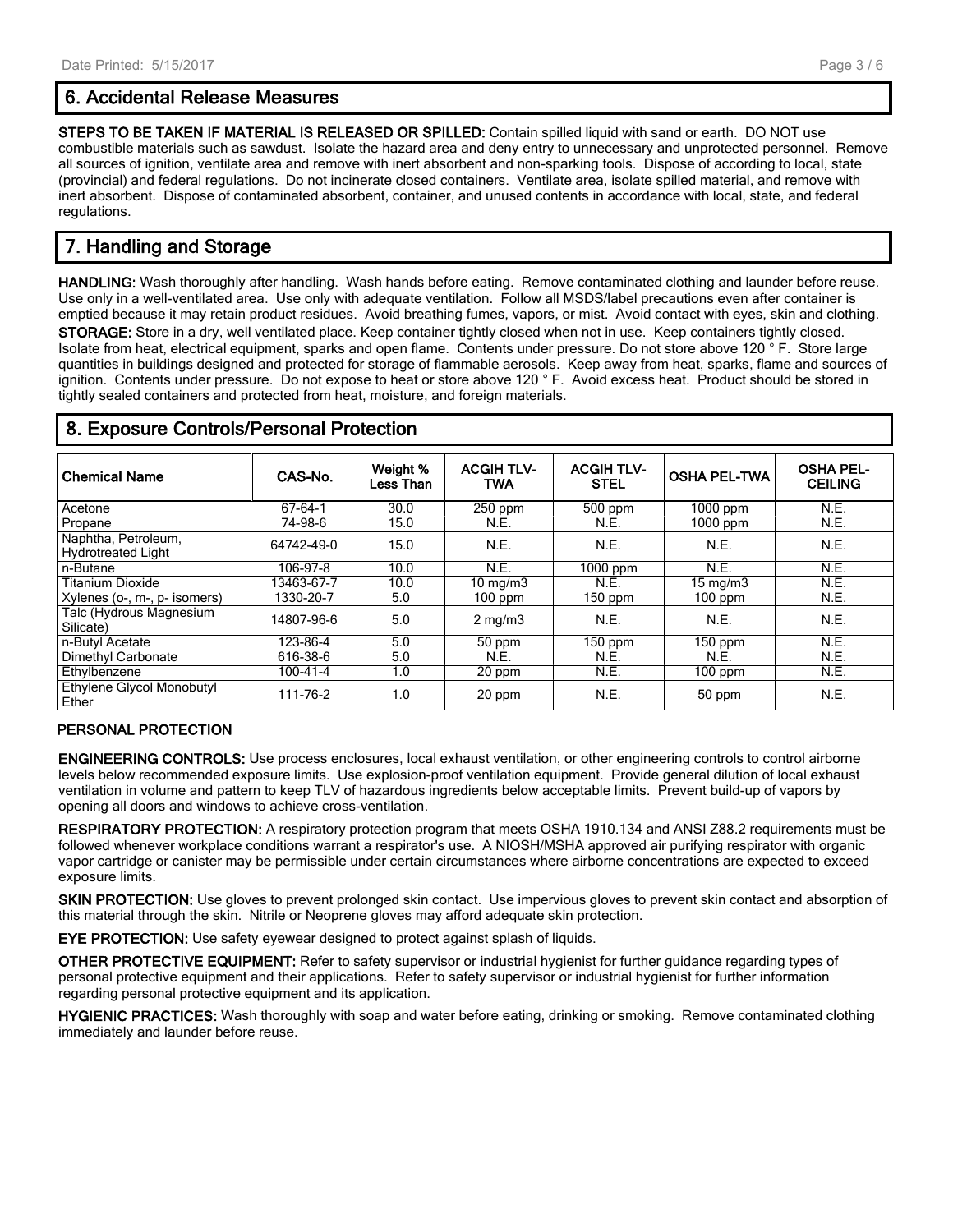# **9. Physical and Chemical Properties**

| Appearance:                 | Aerosolized Mist           | <b>Physical State:</b>            | Liguid       |
|-----------------------------|----------------------------|-----------------------------------|--------------|
| Odor:                       | Solvent Like               | <b>Odor Threshold:</b>            | N.E.         |
| <b>Relative Density:</b>    | 0.828                      | pH:                               | N.A.         |
| Freeze Point, °C:           | N.D.                       | Viscosity:                        | N.D.         |
| <b>Solubility in Water:</b> | Slight                     | Partition Coefficient, n-octanol/ |              |
| Decompostion Temp., °C:     | N.D.                       | water:                            | N.D.         |
| Boiling Range, °C:          | $-37 - 537$                | <b>Explosive Limits, vol%:</b>    | $0.9 - 13.0$ |
| <b>Flammability:</b>        | <b>Supports Combustion</b> | Flash Point, °C:                  | -96          |
| <b>Evaporation Rate:</b>    | <b>Faster than Ether</b>   | Auto-ignition Temp., °C:          | N.D.         |
| <b>Vapor Density:</b>       | Heavier than Air           | <b>Vapor Pressure:</b>            | N.D.         |

(See "Other information" Section for abbreviation legend)

# **10. Stability and Reactivity**

**CONDITIONS TO AVOID:** Avoid temperatures above 120°F (49°C). Avoid contact with strong acid and strong bases. Avoid all possible sources of ignition.

**INCOMPATIBILITY:** Incompatible with strong oxidizing agents, strong acids and strong alkalies.

**HAZARDOUS DECOMPOSITION:** By open flame, carbon monoxide and carbon dioxide. When heated to decomposition, it emits acrid smoke and irritating fumes. Contains solvents which may form carbon monoxide, carbon dioxide, and formaldehyde.

**HAZARDOUS POLYMERIZATION:** Will not occur under normal conditions.

**STABILITY:** This product is stable under normal storage conditions.

## **11. Toxicological information**

**EFFECTS OF OVEREXPOSURE - EYE CONTACT:** Causes Serious Eye Irritation

**EFFECTS OF OVEREXPOSURE - SKIN CONTACT:** Substance may cause slight skin irritation. May cause skin irritation. Allergic reactions are possible. Prolonged or repeated contact may cause skin irritation.

**EFFECTS OF OVEREXPOSURE - INHALATION:** Harmful if inhaled. High gas, vapor, mist or dust concentrations may be harmful if inhaled. Avoid breathing fumes, spray, vapors, or mist. High vapor concentrations are irritating to the eyes, nose, throat and lungs. Prolonged or excessive inhalation may cause respiratory tract irritation.

**EFFECTS OF OVEREXPOSURE - INGESTION:** Harmful if swallowed. Aspiration hazard if swallowed; can enter lungs and cause damage.

**EFFECTS OF OVEREXPOSURE - CHRONIC HAZARDS:** May cause central nervous system disorder (e.g., narcosis involving a loss of coordination, weakness, fatigue, mental confusion, and blurred vision) and/or damage. High concentrations may lead to central nervous system effects (drowsiness, dizziness, nausea, headaches, paralysis, and blurred vision) and/or damage. Reports have associated repeated and prolonged occupational overexposure to solvents with permanent brain and nervous system damage. Overexposure to xylene in laboratory animals has been associated with liver abnormalities, kidney, lung, spleen, eye and blood damage as well as reproductive disorders. Effects in humans, due to chronic overexposure, have included liver, cardiac abnormalities and nervous system damage. IARC lists Ethylbenzene as a possible human carcinogen (group 2B). Contains Titanium Dioxide. Titanium Dioxide is listed as a Group 2B-"Possibly carcinogenic to humans" by IARC. No significant exposure to Titanium Dioxide is thought to occur during the use of products in which Titanium Dioxide is bound to other materials, such as in paints during brush application or drying. Risk of overexposure depends on duration and level of exposure to dust from repeated sanding of surfaces or spray mist and the actual concentration of Titanium Dioxide in the formula. (Ref: IARC Monograph, Vol. 93, 2010)

**PRIMARY ROUTE(S) OF ENTRY:** Eye Contact, Ingestion, Inhalation, Skin Absorption, Skin Contact

## **ACUTE TOXICITY VALUES The acute effects of this product have not been tested. Data on individual components are tabulated below:**

| CAS-No.    | <b>Chemical Name</b>                   | Oral LD50        | Dermal LD50         | Vapor LC50     |
|------------|----------------------------------------|------------------|---------------------|----------------|
| 67-64-1    | Acetone                                | 5800 mg/kg Rat   | >15700 mg/kg Rabbit | 50.1 mg/L Rat  |
| 74-98-6    | Propane                                | N.I.             | N.I.                | 658 mg/L Rat   |
| 64742-49-0 | Naphtha, Petroleum, Hydrotreated Light | >5000 mg/kg Rat  | >3160 mg/kg Rabbit  | >4951 mg/L Rat |
| 106-97-8   | n-Butane                               | N.I.             | N.L                 | 658 mg/L Rat   |
| 13463-67-7 | <b>Titanium Dioxide</b>                | >10000 mg/kg Rat | 2500 mg/kg          | N.I.           |
| 1330-20-7  | Xylenes (o-, m-, p- isomers)           | 3500 mg/kg Rat   | >4350 mg/kg Rabbit  | 29.08 mg/L Rat |
| 14807-96-6 | Talc (Hydrous Magnesium Silicate)      | 6000             | N.I                 | 30             |
| 123-86-4   | n-Butyl Acetate                        | 10768 mg/kg Rat  | >17600 mg/kg Rabbit | > 21 mg/L Rat  |
| 616-38-6   | Dimethyl Carbonate                     | 13000 mg/kg Rat  | >5000 mg/kg Rabbit  | 140 mg/L Rat   |
| 100-41-4   | Ethylbenzene                           | 3500 mg/kg Rat   | 15400 mg/kg Rabbit  | 17.4 mg/L Rat  |
| 111-76-2   | Ethylene Glycol Monobutyl Ether        | 470 mg/kg Rat    | 1,060 mg/kg Rabbit  | 11 mg/L        |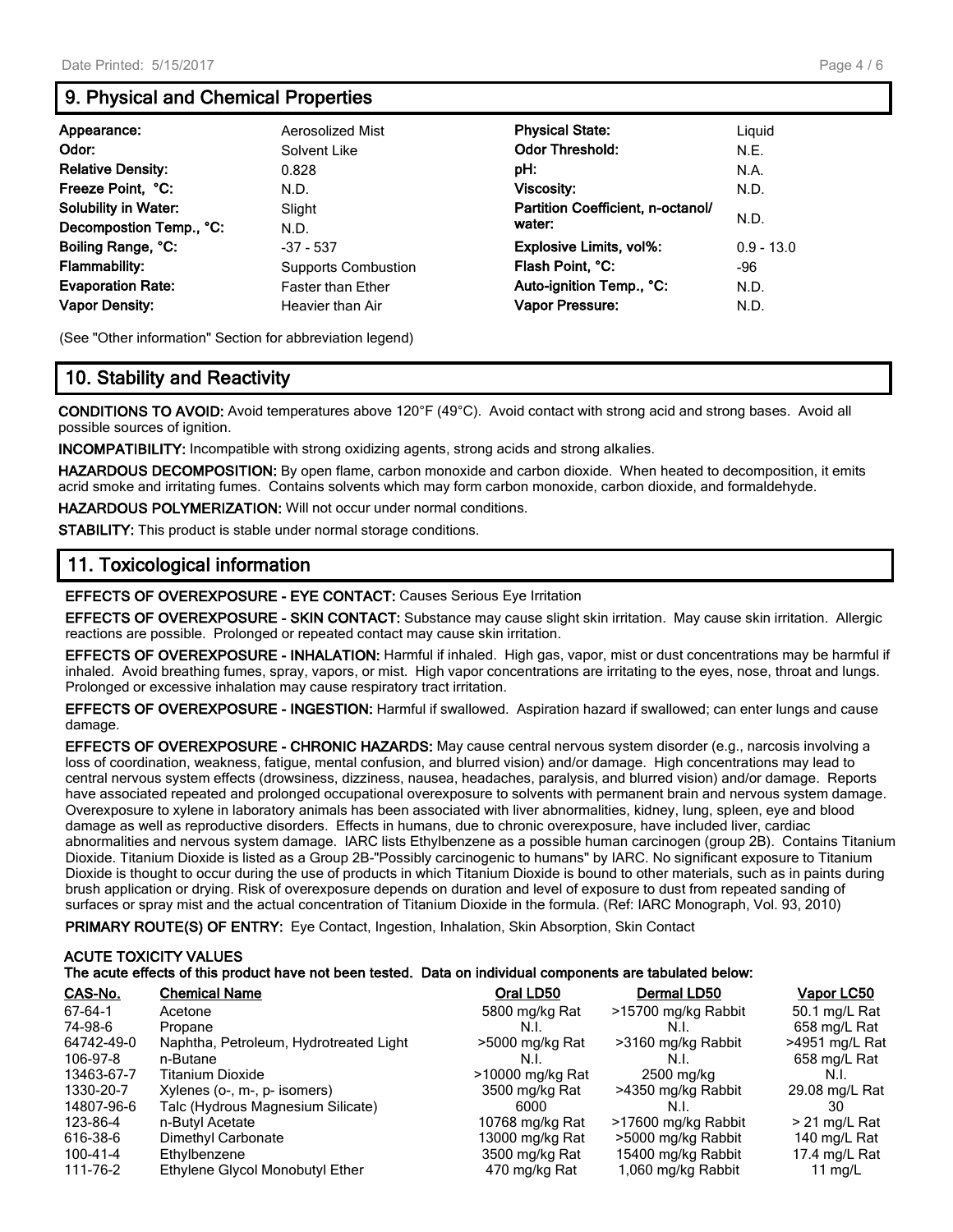#### N.I. - No Information

## **12. Ecological Information**

**ECOLOGICAL INFORMATION:** Product is a mixture of listed components. Product is a mixture of listed components.

## **13. Disposal Information**

**DISPOSAL INFORMATION:** Dispose of material in accordance to local, state, and federal regulations and ordinances. Do not allow to enter waterways, wastewater, soil, storm drains or sewer systems.

## **14. Transport Information**

|                              | Domestic (USDOT)                               | <b>International (IMDG)</b> | Air (IATA) | <b>TDG (Canada)</b>                            |
|------------------------------|------------------------------------------------|-----------------------------|------------|------------------------------------------------|
| <b>UN Number:</b>            | N.A.                                           | 1950                        | 1950       | N.A.                                           |
| <b>Proper Shipping Name:</b> | Paint Products in<br><b>Limited Quantities</b> | Aerosols                    | Aerosols   | Paint Products in<br><b>Limited Quantities</b> |
| <b>Hazard Class:</b>         | N.A.                                           | 2.1                         | 2.1        | N.A.                                           |
| Packing Group:               | N.A.                                           | N.A.                        | N.A.       | N.A.                                           |
| <b>Limited Quantity:</b>     | Yes                                            | Yes                         | Yes        | Yes                                            |

## **15. Regulatory Information**

## **U.S. Federal Regulations:**

#### **CERCLA - SARA Hazard Category**

This product has been reviewed according to the EPA 'Hazard Categories' promulgated under Sections 311 and 312 of the Superfund Amendment and Reauthorization Act of 1986 (SARA Title III) and is considered, under applicable definitions, to meet the following categories:

Fire Hazard, Pressure Hazard, Acute Health Hazard, Chronic Health Hazard

#### **Sara Section 313:**

This product contains the following substances subject to the reporting requirements of Section 313 of Title III of the Superfund Amendment and Reauthorization Act of 1986 and 40 CFR part 372:

| <b>Chemical Name</b>            | CAS-No.   |
|---------------------------------|-----------|
| Xylenes (o-, m-, p- isomers)    | 1330-20-7 |
| Dimethyl Carbonate              | 616-38-6  |
| Ethylbenzene                    | 100-41-4  |
| Ethylene Glycol Monobutyl Ether | 111-76-2  |
|                                 |           |

#### **Toxic Substances Control Act:**

This product contains the following chemical substances subject to the reporting requirements of TSCA 12(b) if exported from the United States:

| Chemical Name                     | CAS-No.    |
|-----------------------------------|------------|
| Castor oil, sulfated, sodium salt | 68187-76-8 |